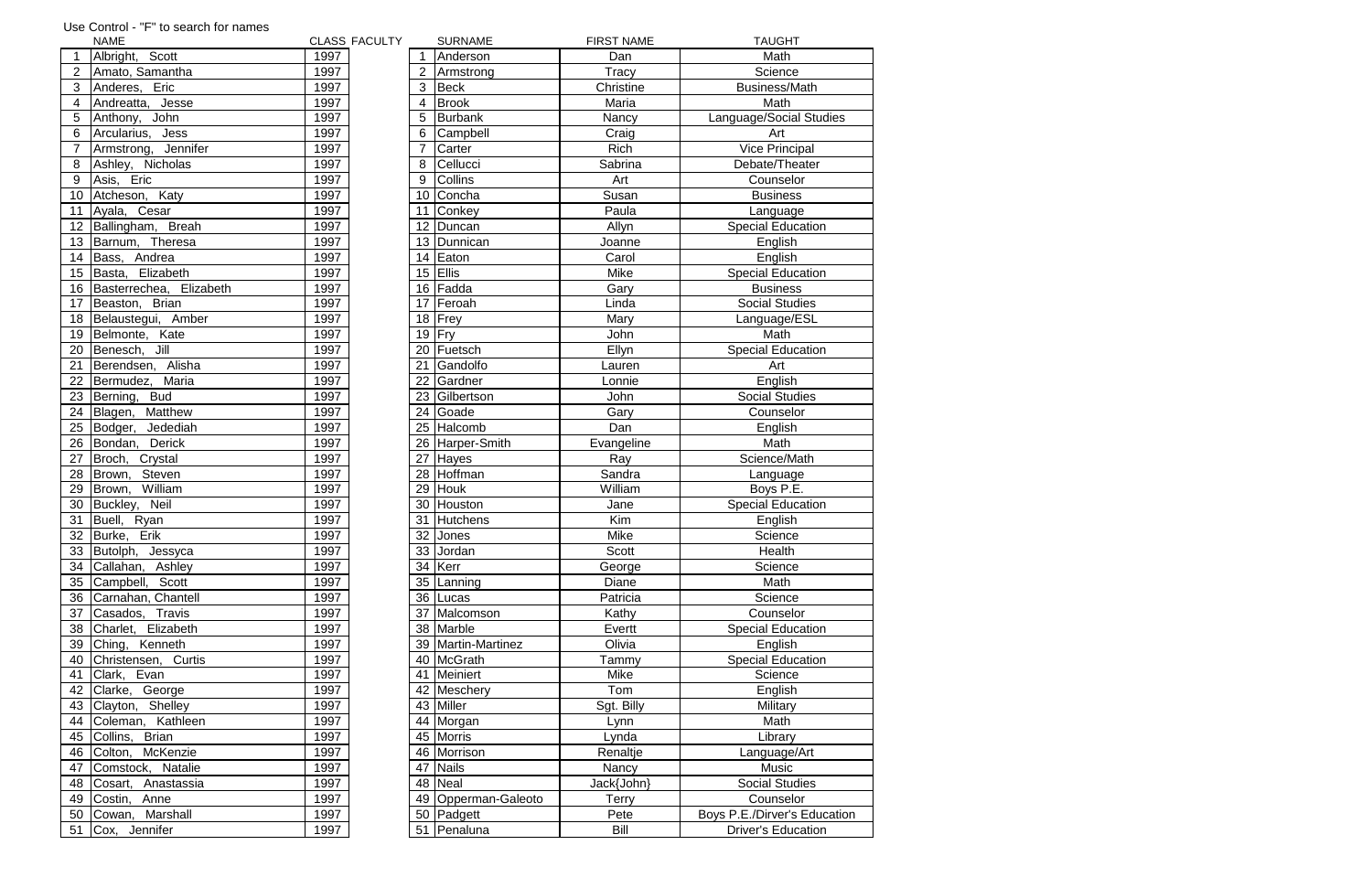|    | 52 Cox, Lisa             | 1997 |    | 52 Petre        | Joanne           | Language                     |
|----|--------------------------|------|----|-----------------|------------------|------------------------------|
|    | 53 Crawford, Ann         | 1997 | 53 | Quinlan         | Diane            | <b>Business</b>              |
|    | 54 Crocco, Italo         | 1997 | 54 | Retterer        | Cathy            | <b>Social Studies</b>        |
| 55 | Cummings, Darren         | 1997 | 55 | Richter         | Paula            | <b>Vice Principal</b>        |
| 56 | Curtis, William          | 1997 | 56 | Rillon          | Sgt. Mjr. Ronald | Military                     |
| 57 | Davis, Deidre            | 1997 | 57 | Rippee          | Pat              | Science                      |
|    | 58 Davis, Kirsten        | 1997 |    | 58   Rodrigue   | <b>Barbara</b>   | Girls P.E.                   |
|    | 59 De Frutos, Yolanda    | 1997 | 59 | Roegiers        | Tony             | English                      |
|    | 60 De Los Santos, Anahi  | 1997 | 60 | Ross            | Janet            | Principal                    |
|    | 61 De Martini, Thomas    | 1997 | 61 | Rothe           | <b>Brian</b>     | Science                      |
|    | 62 Demosthenes, Justin   | 1997 | 62 | Schnabel        | Lt. Col James    | Military                     |
| 63 | Dennison, Tracey         | 1997 | 63 | Schouweiler     | Peter            | <b>Social Studies</b>        |
| 64 | Diamond, Rory            | 1997 | 64 | <b>See</b>      | Sharon           | English                      |
| 65 | Diaz, Alejandra          | 1997 | 65 | Sera            | Natalie          | <b>Special Education/ESL</b> |
|    | 66 Diaz, Carlos          | 1997 | 66 | Shipp           | Colbee           | <b>Special Education</b>     |
| 67 | Diedrichsen, Andrew      | 1997 | 67 | Slagle          | Mike             | Science                      |
|    | 68 Digesti, Matthew      | 1997 | 68 | Southwell       | Marie            | English                      |
|    | 69 Dolan, Danielle       | 1997 | 69 | Spalka          | Monica           | Girls P.E./Health            |
|    | 70 Domini, Damien        | 1997 |    | 70 Taylor       | Bill             | Math                         |
|    | 71 Dyches, Emily         | 1997 | 71 | Tripp           | Carol            | English                      |
|    | 72 Eason, Ernest         | 1997 | 72 | <b>Turney</b>   | <b>Steve</b>     | Counselor                    |
|    | 73 Eikelberger, Matthew  | 1997 | 73 | Upton           | Ron              | English/Language             |
|    | 74 Eotjen, Jason         | 1997 | 74 | Utter           | Ann-Marie        | English                      |
|    | 75 Epsteyn, Jonathan     | 1997 | 75 | Van Woert       | Cathie           | Math                         |
|    | 76 Fehr, Alicia          | 1997 |    | 76 Vasconcelos  | Judy             | English                      |
|    | 77 Ferdowsali, Kameron   | 1997 | 77 | Weldon          | Connie           | <b>Home Economics</b>        |
|    | 78 Fike, Kelley          | 1997 | 78 | Wendt           | Sharon           | Math                         |
| 79 | Fischer, Noel            | 1997 | 79 | <b>Whitely</b>  | <b>Barbara</b>   | English                      |
|    | 80 Fitzwater, Cory       | 1997 | 80 | Wiseman         | Christine        | Language                     |
|    | 81 Flammia,<br>Christina | 1997 | 81 | <b>Woodward</b> | George           | Math                         |
|    | 82 Flammia,<br>Teresa    | 1997 |    | 82 Worthen      | William          | Science                      |
|    | 83 Folen, Richard        | 1997 |    | 83 Wycoff       | Mary             | <b>Social Studies</b>        |

|    | 52 Cox, Lisa                    | 1997        |
|----|---------------------------------|-------------|
|    | 53 Crawford, Ann                | 1997        |
|    | 54 Crocco, Italo                | 1997        |
|    | 55 Cummings, Darren             | 1997        |
|    | 56 Curtis, William              | 1997        |
| 57 |                                 | 1997        |
| 58 | Davis, Deidre<br>Davis, Kirsten | 1997        |
| 59 | De Frutos, Yolanda              | 1997        |
|    | 60   De Los Santos, Anahi       | 1997        |
| 61 | De Martini, Thomas              | 1997        |
| 62 | Demosthenes, Justin             | 1997        |
| 63 | Dennison, Tracey                | 1997        |
| 64 | Diamond, Rory                   | 1997        |
| 65 | Diaz, Alejandra                 | 1997        |
|    | 66 Diaz, Carlos                 | 1997        |
| 67 | Diedrichsen, Andrew             | 1997        |
| 68 | Digesti, Matthew                | 1997        |
| 69 | Dolan, Danielle                 | 1997        |
| 70 | Domini, Damien                  | 1997        |
| 71 | Dyches, Emily                   | 1997        |
| 72 | Eason, Ernest                   | 1997        |
|    | 73 Eikelberger, Matthew         | 1997        |
|    | 74 Eotjen, Jason                | 1997        |
| 75 | Epsteyn, Jonathan               | 1997        |
|    | 76 Fehr, Alicia                 | 1997        |
| 77 | Ferdowsali, Kameron             | 1997        |
| 78 | Fike, Kelley                    | 1997        |
| 79 | Fischer, Noel                   | 1997        |
|    | 80 Fitzwater, Cory              | 1997        |
| 81 | Flammia, Christina              | 1997        |
|    | 82 Flammia, Teresa              | 1997        |
| 83 | Folen, Richard                  | 1997        |
| 84 | Fong, Alisha                    | <u>1997</u> |
| 85 | Fontes, Jeff                    | 1997        |
| 86 | Foster, Adrienne                | 1997        |
|    |                                 |             |
|    | 87 Frallicciardi, Erika         | 1997        |
|    | 88 Franklin, Kevin              | 1997        |
| 89 | Frankovich, Lisa                | 1997        |
|    | 90   Frazer, Ray                | 1997        |
| 91 | Fromhart, Kristin               | 1997        |
| 92 | Fry, Michelle                   | 1997        |
| 93 | Fuss, Joshua                    | 1997        |
|    | 94 Futamachi, Mark              | 1997        |
|    | 95 Gadda, Chevis                | 1997        |
| 96 | Gantt, Robert                   | 1997        |
|    | 97 Garaventa, Sara              | 1997        |
| 98 | Gardner, Sharron                | 1997        |
| 99 | Gilb, Alicia                    | 1997        |
|    | 100 Giles, Marie                | 1997        |
|    | 101 Gilmore, Patricia           | 1997        |
|    | 102 Glen, Lauren                | 1997        |
|    | 103 Gomes, David                | 1997        |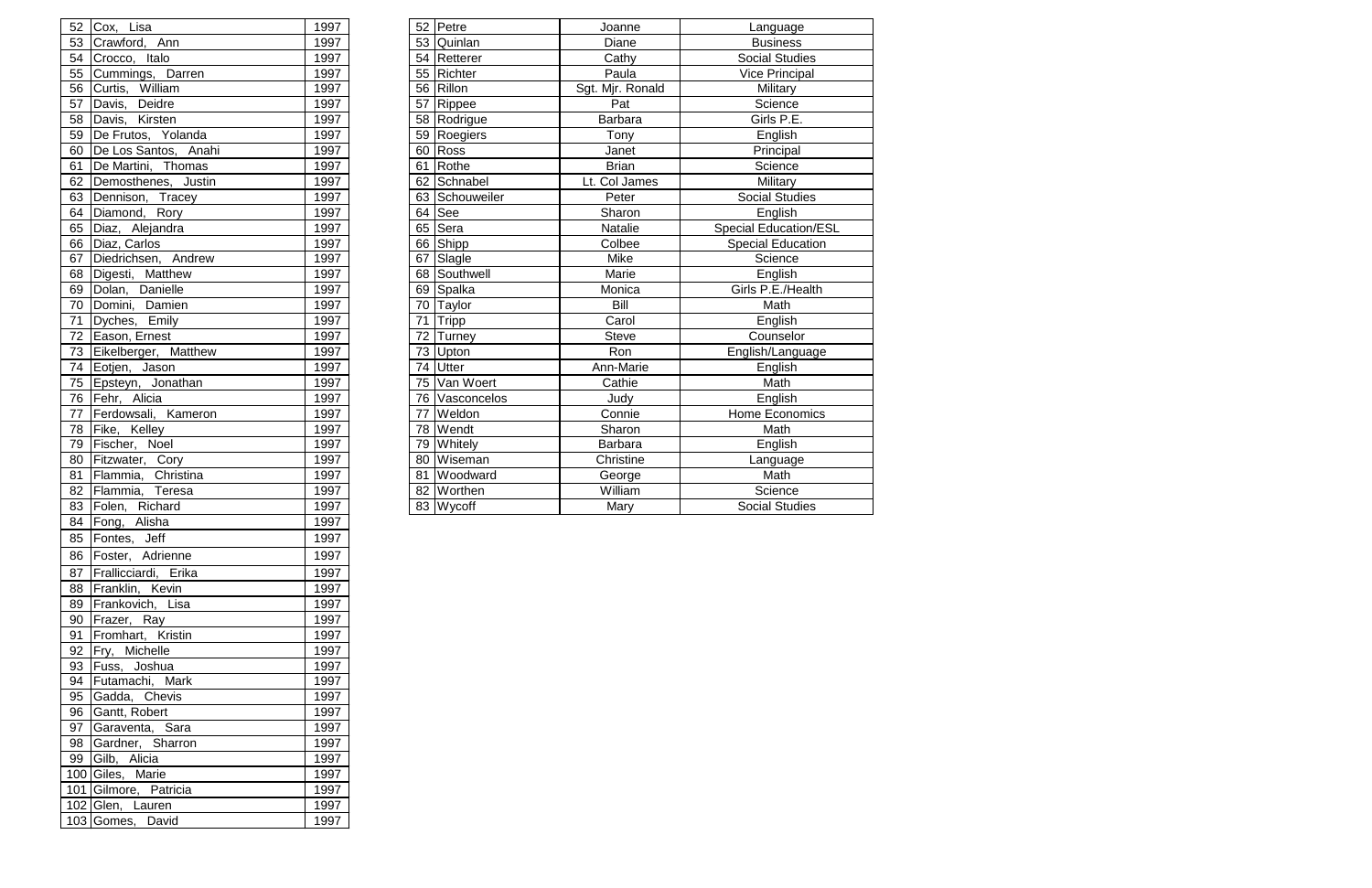| 104 Gomez, Pilar        | 1997 |
|-------------------------|------|
| 105 Gordon, Garrett     | 1997 |
| 106 Gordon, Paula       | 1997 |
| 107 Gorman, Shannon     | 1997 |
| 108 Grayson, Daniel     | 1997 |
| 109 Green, Melany       | 1997 |
| 110 Gu, Hengshi         | 1997 |
| 111 Gutensohn, Robin    | 1997 |
| 112 Haar, Timothy       | 1997 |
| 113 Haisfield, Misty    | 1997 |
| 114 Hallbauer, Thomas   | 1997 |
| 115 Hamann, Amber       | 1997 |
| 116 Hamby, Sarah        | 1997 |
| 117 Hamor, Kevin        | 1997 |
| 118 Hanger, Danielle    | 1997 |
| 119 Hannon, Kathleen    | 1997 |
| 120 Hansen, Russell     | 1997 |
| 121 Hanson, Nathaniel   | 1997 |
| 122 Harper, Mitchel     | 1997 |
| 123 Hawke, Thomas       | 1997 |
| 124 Heikkinen, Robert   | 1997 |
| 125 Hein, Jessica       | 1997 |
| 126 Heller, Lauren      | 1997 |
| 127 Hemenway, Erica     | 1997 |
| 128 Henderson, Lindsay  | 1997 |
| 129 Henson, Kathryn     | 1997 |
| 130 Herbert, Timothy    | 1997 |
| 131 Hernandez, Angie    | 1997 |
| 132 Hernandez, Elsa     | 1997 |
| 133 Hernandez, Karla    | 1997 |
| 134 Herrera, Shirley    | 1997 |
| 135 Hitchcock, Jeremy   | 1997 |
| 136 Holt, Zachary       | 1997 |
| 137 Hornbuckle, Allison | 1997 |
| 138 Hudson, Jennifer    | 1997 |
| 139 Hume, Ryan          | 1997 |
| 140 Hunt, Melinda       | 1997 |
| 141 Irniger, Cynthia    | 1997 |
| 142 Jacinto, Veronica   | 1997 |
| 143 Jacobs, Whitney     | 1997 |
| 144 Jeanne, Juliette    | 1997 |
| 145 Jensen, Melinda     | 1997 |
| 146 Jerwers, Marlene    | 1997 |
| 147 Jia, Jason          | 1997 |
| 148 Johal, Tejinder     | 1997 |
| 149 Jojola, Jeremy      | 1997 |
| 150 Jones, Jeffrey      | 1997 |
| 151 Jones, Lauren E.    | 1997 |
| 152 Jordan, Nicholas    | 1997 |
| 153 Juarez, Briana      | 1997 |
| 154 Kading, Nicole      | 1997 |
| 155 Kalin, Jeffrey      | 1997 |
| 156 Kauffman, Jennifer  | 1997 |
|                         |      |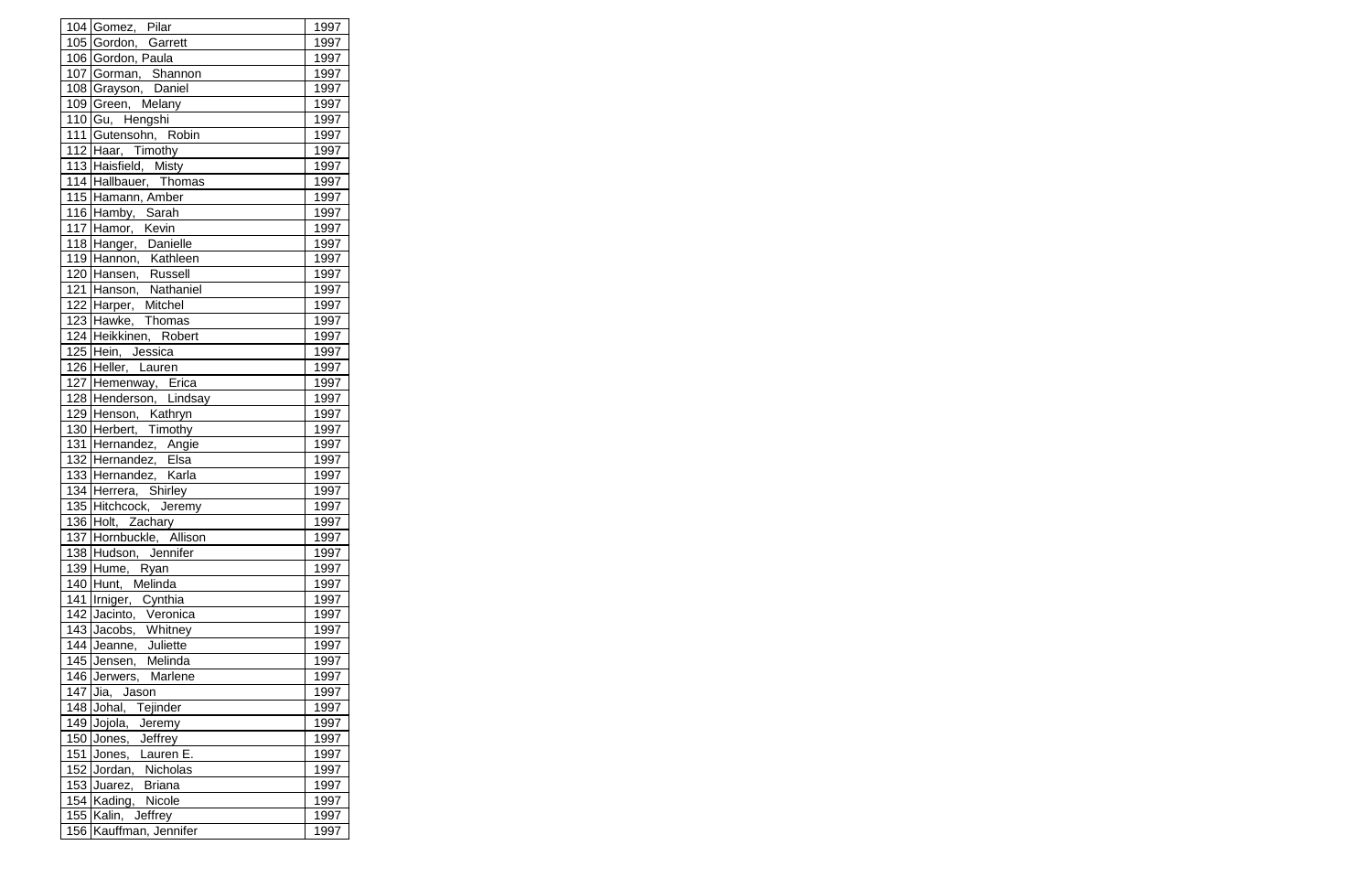| 157 Keesling, Chanel                        | 1997 |
|---------------------------------------------|------|
| 158 Kellogg, Emily                          | 1997 |
| 159 Kemp, Phillip                           | 1997 |
| 160 Kennedy, Cory                           | 1997 |
| 161 Ketchum, Eric                           | 1997 |
| 162 Kilgore, Carla                          | 1997 |
| 163 Killingsworth, Mitchell                 | 1997 |
| 164 Kingery, Christopher                    | 1997 |
| 165 Kirst, Charles                          | 1997 |
| 166 Kissler, Mikala                         | 1997 |
| 167 Knott, Haley                            | 1997 |
| 168 Koch, Kristofer                         | 1997 |
| 169 Kozar, Lauren                           | 1997 |
| 170 Kreimer, Jennifer                       | 1997 |
| 171 Kuo, Erin                               | 1997 |
| 172 Kuraishy, Ali                           | 1997 |
| 173 Lambert, Jeremy L.                      | 1997 |
| 174 Lane, Jacob                             | 1997 |
| 175 Leach, Michael                          | 1997 |
| 176 Levitt, Carolyn                         | 1997 |
| 177 Little, Christopher                     | 1997 |
| 178 Lomoljo, Michael                        | 1997 |
| 179 Lynne-Hirschowitz, Aimee                | 1997 |
| 180 Lysdal, Heidi                           | 1997 |
|                                             | 1997 |
| 181 Mabulay, Sheryl Fe<br>182 Madsen, David | 1997 |
| 183 Mair, Kyndal                            | 1997 |
| 184 Maldonado, Karen                        | 1997 |
| 185 Malquist, Rebecca                       | 1997 |
| 186 Marchuk, Clint                          | 1997 |
| 187 Marshall, Jonathan                      | 1997 |
| 188 Martin, Celeste                         | 1997 |
| 189 Martin, Jennifer                        | 1997 |
| 190 Matts, Angela                           | 1997 |
| 191 May, Robert                             | 1997 |
| 192 McCaleb, Jonathan                       | 1997 |
| 193 McCaskey, Joshua                        | 1997 |
| 194 McClure, Jonnica                        | 1997 |
| 195 McCombs, Christopher                    | 1997 |
| 196 McCombs, Sarah                          | 1997 |
| 197 McElhinney, Ryan                        | 1997 |
| 198 Millard, Elder                          | 1997 |
| 199 Milton, Deanna                          | 1997 |
| 200 Moncada, Jose                           | 1997 |
| 201 Montoya, Mileny                         | 1997 |
| 202 Moore, Christopher                      | 1997 |
| 203 Morgan, Errin                           | 1997 |
| 204 Nelson-Kortland, Erik                   | 1997 |
| 205 Northey, Doris                          | 1997 |
| 206 Nott, Haley                             | 1997 |
| 207 Oakes, Wendy                            | 1997 |
| 208 O'Brien, Tara                           | 1997 |
| 209 Olguin, Linda                           | 1997 |
|                                             |      |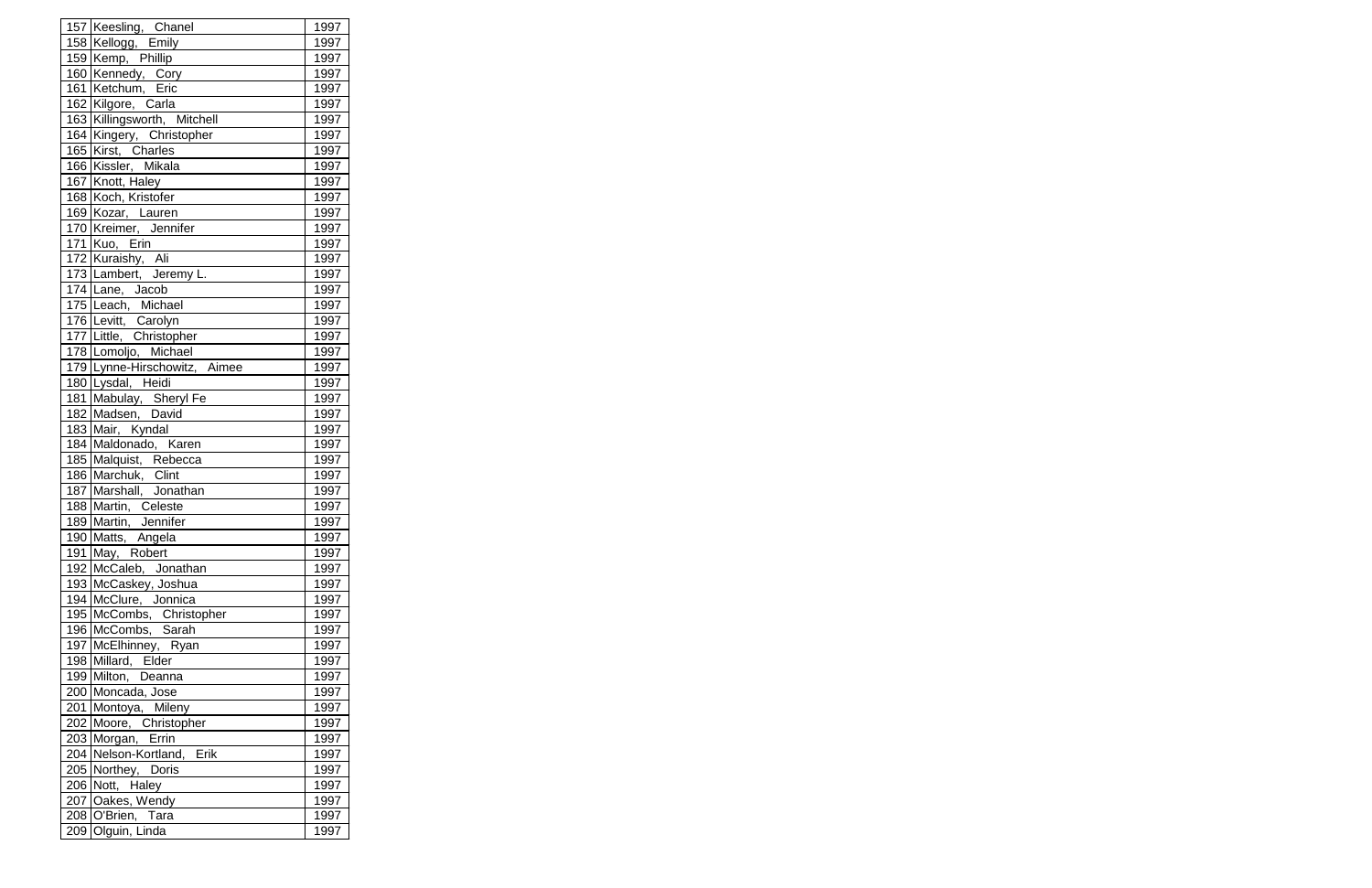| 210 Oliver, Denise         | 1997 |
|----------------------------|------|
| 211 Opperman, Ryan         | 1997 |
| 212 Orellana, Orlando      | 1997 |
| 213 Orton, Monica          | 1997 |
| 214 Paganetti, Alicia      | 1997 |
| 215 Page, Jennifer         | 1997 |
| 216 Paletz, Daniel         | 1997 |
| 217 Parks, Sarah           | 1997 |
| 218 Parratt, Christina     | 1997 |
| 219 Parton, Erick          | 1997 |
| 220 Patel, Hiral           | 1997 |
| 221 Patterson, Joshua      | 1997 |
| 222 Pennebaker, Daniel     | 1997 |
| 223 Pentecost, Mary        | 1997 |
| 224 Perry, Michael         | 1997 |
| 225 Peterson, Kristofor    | 1997 |
| 226 Peterson, William      | 1997 |
| 227 Phillips, Jason        | 1997 |
| 228 Phillips, Kariane      | 1997 |
| 229 Pitman, Kacey          | 1997 |
| 230 Polanco, Elder         | 1997 |
| 231 Pomeranz, Anne         | 1997 |
| 232 Preku, Lisa            | 1997 |
| 233 Quilici, Peter         | 1997 |
| 234 Quinn, Bryna           | 1997 |
| 235 Raftery, Joseph        | 1997 |
| 236 Ralleca, Donna         | 1997 |
| 237 Regalado, Colette      | 1997 |
| 238 Reno, Martha           | 1997 |
| 239 Richards, Chad         | 1997 |
| 240 Riddell, Andrew        | 1997 |
| 241 Rivas, Fatima          | 1997 |
| 242 Rivet, Danielle        | 1997 |
| 243 Robbins, Emily         | 1997 |
| 244 Robertson, Angelique   | 1997 |
| 245 Robinson, Sarah        | 1997 |
| 246 Robnett, Ryan          | 1997 |
| 247 Robnett, Sam           | 1997 |
| 248 Rogers, Judson         | 1997 |
| 249 Rosta, Sandor          | 1997 |
| 250 Sacher Quinn, Katerina | 1997 |
| 251 Sahagun, Paul          | 1997 |
| 252 Sara, Julie            | 1997 |
| 253 Schield, Kellie        | 1997 |
| 254 Schilling, Ashley      | 1997 |
| 255 Schoenbachler, Gregory | 1997 |
| 256 Scholtenns, Elizabeth  | 1997 |
| 257 Schopper, Sara         | 1997 |
| 258 Schweitzer, Justin     | 1997 |
| 259 Scott, Matthew         | 1997 |
| 260 Segura, Jessenia       | 1997 |
| 261 Seltzer, Andrea        | 1997 |
| 262 Seteney, Rosa          | 1997 |